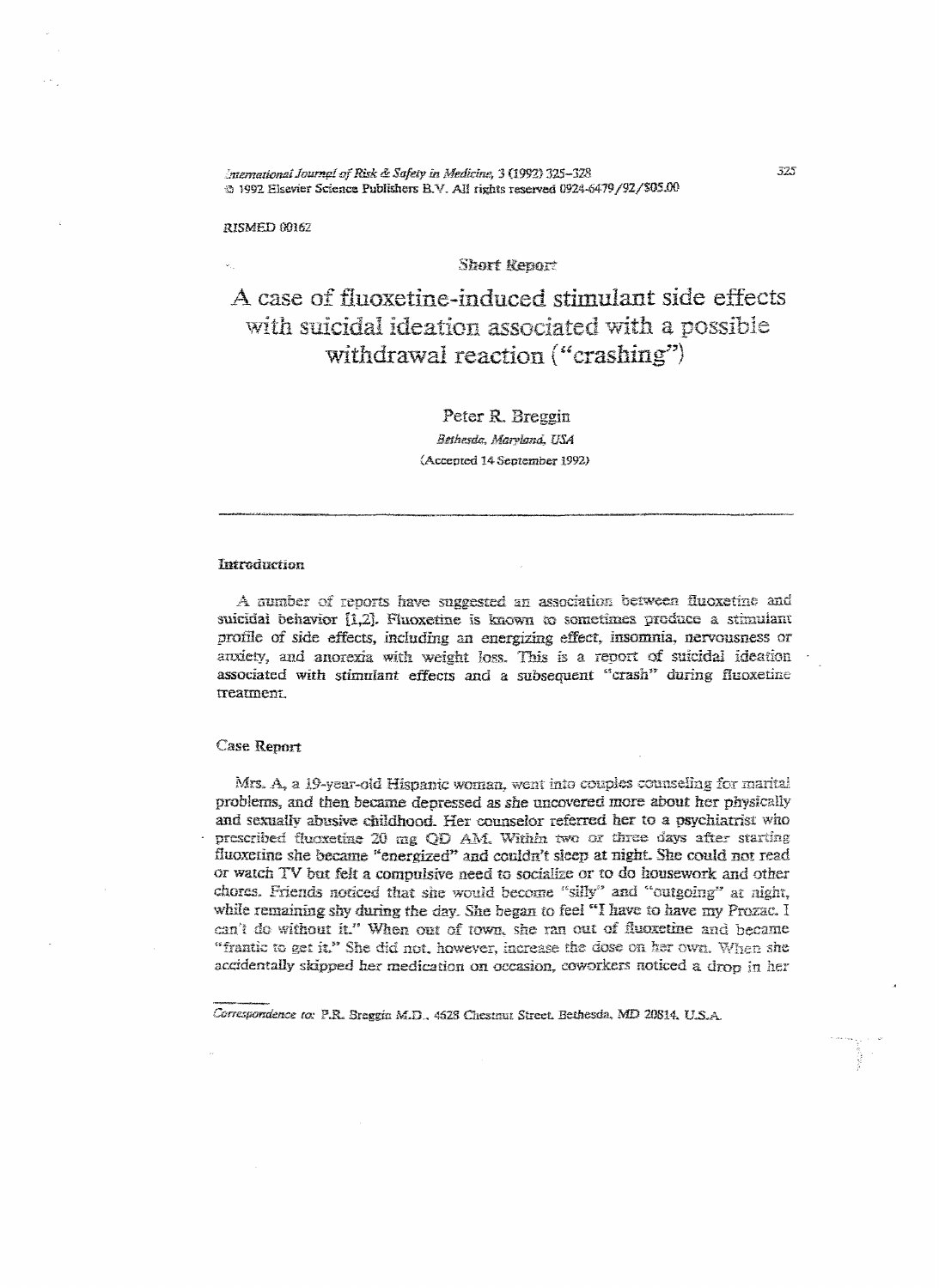energy and asked if she'd taken her medication. During this time her depression was only partially relieved.

Three weeks after starting fluoxetine, lasting for about a week, she began experiencing hour-long episodes, sometimes several a day, of "getting scared as if someone's coming to get me." She felt as if "everyone was staring at me in the street." Her hands and feet would shake, and she had an "inner shaking" as well. She did not experience a compulsion to move about or stay in motion.

After four weeks, the "energizing" effect wore off, and she "crashed," becoming "exhausted" and further depressed. Her psychiatrist increased her medication to 40 mg qd AM. This time she feit no energizing effect and remained depressed. Ten days after the increase in dose, she abruptly "crashed" again one night with the sudden, unexpected onset of exhaustion and suicidal feelings. There were no precipitating events. She began to "look at people and couldn't focus on them, like they were images" rather than real. She felt as if her depression would never end and that, since the medication had failed, she was hopeless. She felt "very exhausted" and for the first time began to fall asleep at work. She imagined her funeral and contemplated using fluoxetine to overdose. After two days of intense suicidal preoccupation, she was hospitalized and all medication stopped. At this point she noticed a weight loss from 114 lbs to 104. She refused lithium and in a few days her suicidal preoccupations ceased, she gained weight, and was discharged after eight days. She gradually improved over several months without further counseling or medication. In retrospect, she attributed her progress to a better understanding of her right to be angry at her abusive parents, as well as improvement in her marital problems.

The patient had one prior suicide attempt at the age of fourteen by ingesting "pain killers." She had been "depressed" much of her teens as a result of child abuse and the death of her mother. There were no other suicidal periods. She had no history of drug abuse and had never used stimulant drugs.

#### **Discussion**

The case illustrates a stimulant profile of side effects from fluoxetine characterized by an energizing effect, insomnia, anxiety, and weight loss. It also illustrates episodes of anxiety with paranoid ideation which can also be associated with stimulants. The patient also felt driven to take the medication and acted as if she were becoming dependent upon it. Finally, the patient suffered apparently increasing tolerance to the medication's stimulant effects, producing a withdrawal reaction ("crashed") twice while being maintained on constant dose levels. The suicidal ideation was abrupt in onset and was associated with a feeling of "crashing."

An extensive literature now exists suggesting an association between compulsive, destructive idention and behavior (such as suicide and murder) and sluggish serotonergic neurotransmission  $[3,4]$ . In this regard, it is important to note that agents which block the reuptake of serotonin, such as fluoxetine, can also produce compensatory reductions in serotonergic nerve transmission. One mechanism, a

 $\mathbb{N}^{\mathbb{Z}^2}$